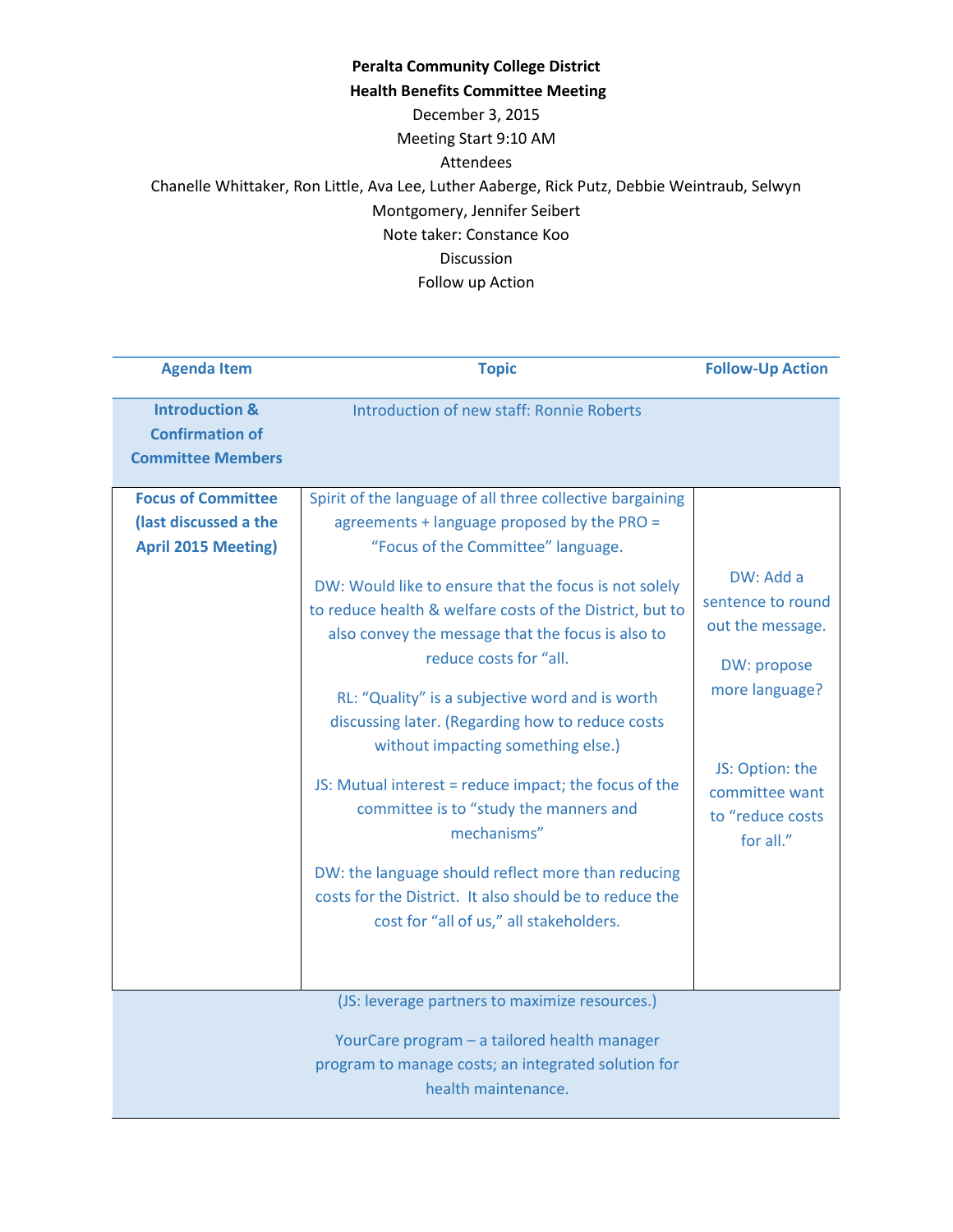Health Center – the online feature for members

Health Risk Assessment – online questionnaire; focusing on key lifestyle behaviors. Once completed, you receive a summary "participant reporting."

(JS: PCCD has an opportunity to share in these results)

Health advising – positively impacts health coaching enrollment rates

Health coaching

Personalized Lifestyle Programs – for those who are not comfortable with a coach, or who prefer selfdirected online programs

Preventative care reminders – utilizes medical and clinical data

Condition Management – another clinical program

Where are we now? JS: PCCD wants to get a handle on the data "gaps" (i.e.: prescribed medication vs. actual use of medication, etc.) CoreSource data is cross-checking patient progress. Only 17 individuals are enrolled in FOCUS disease management (out of 700!) Did you know that dependents over 18 years of age are eligible?

Strategy for 2016 –

DW: (Demographics of members affects selection of incentives.) Are a majority of **CoreSource** members faculty?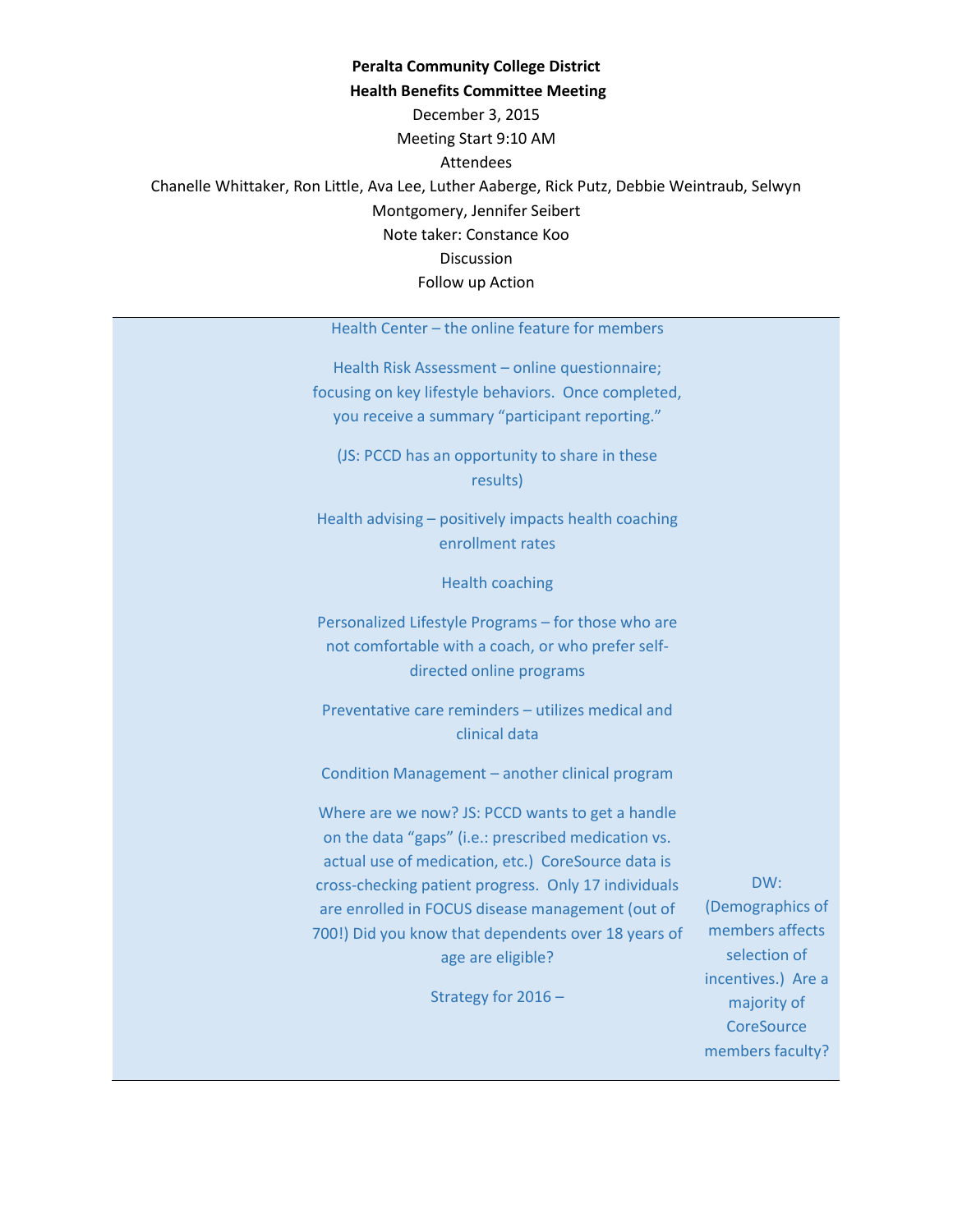|                                |                                                         | JS: Statistics not<br>available at this |
|--------------------------------|---------------------------------------------------------|-----------------------------------------|
|                                |                                                         | meeting.                                |
| <b>Kaiser Permanente</b>       |                                                         |                                         |
| <b>Presentation</b>            |                                                         |                                         |
| <b>Gina, KP Senior Account</b> |                                                         |                                         |
| <b>Manager</b>                 | HEDIS = Healthcare Employer Data Information Set,       |                                         |
| Dr. Jennifer, KP Chief of      | of the National Committee for Quality Insurance         |                                         |
| <b>Health Promotion and</b>    | Dr.J: online registration rate is good, but healthy     |                                         |
| private practice primary       | lifestyle program participation rate is low. How to get |                                         |
| care physician                 | the unhealthy people to participate?                    |                                         |
|                                | JS: through the study of manners and mechanisms.        |                                         |
|                                | AL: Reinstatement of e-access takes forever.            |                                         |
|                                | Member Engagement - Dr. J: Members diagnosed            |                                         |
|                                | with diabetes are automatically enrolled in clinical    |                                         |
|                                | intervention programs. "Inreach and outreach."          |                                         |
|                                | Also, KP offers a pre-diabetes (prevention) program;    |                                         |
|                                | opportunities to intervene whenever possible.           |                                         |
|                                | <b>Exercising statistics. Exercise!</b>                 |                                         |
|                                | Wellness coaching by phone (and some select areas       |                                         |
|                                | by video) are free. Health Education Center online is   |                                         |
|                                | available for everyone (including non-members).         |                                         |
| <b>Affordable Care Act</b>     | New tax forms are required for 2016 (part of the        |                                         |
| <b>Timeline</b>                | employer mandate.)                                      |                                         |
|                                |                                                         |                                         |
|                                |                                                         |                                         |